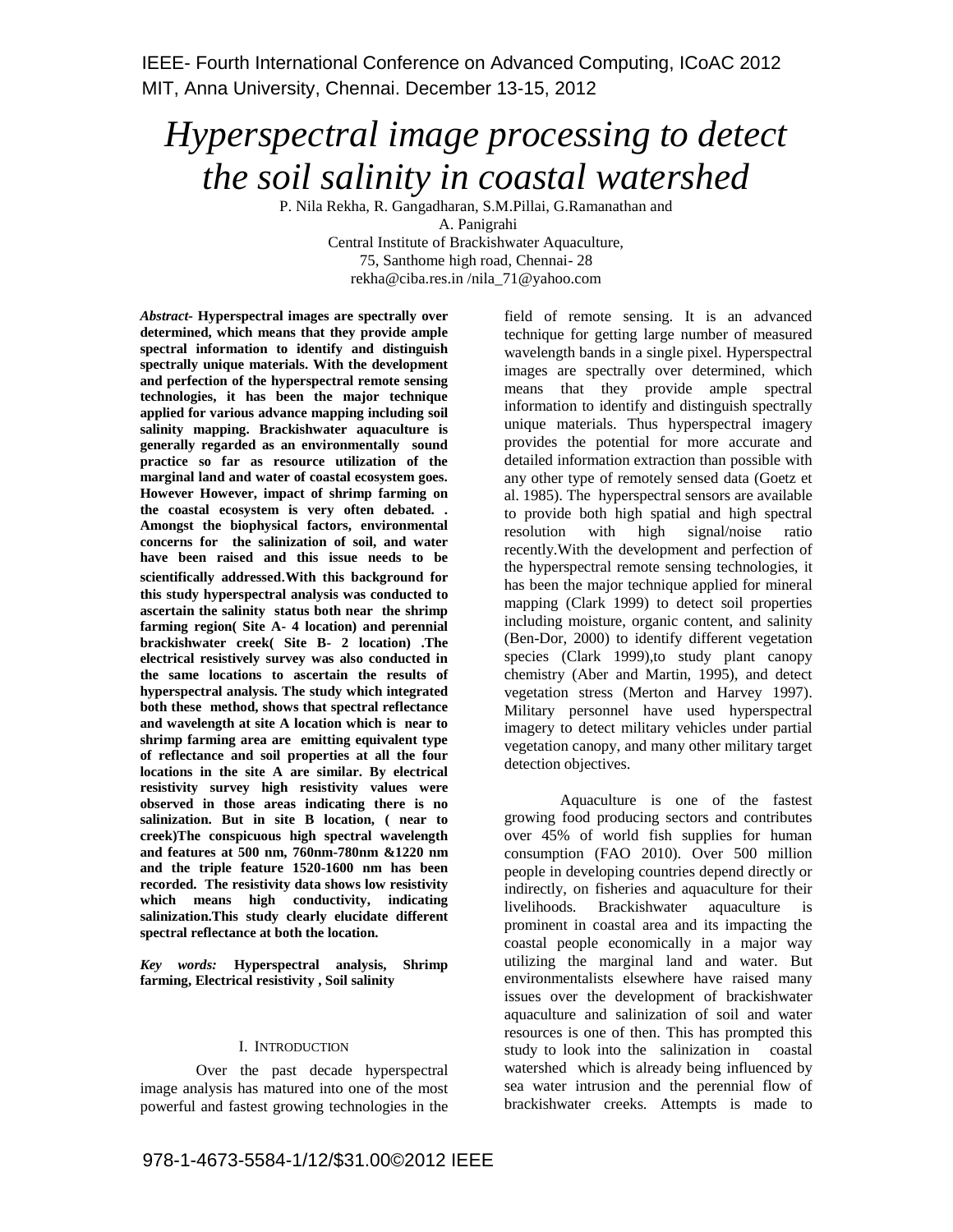ascertain the nature and the extent of salinization. The problem of mapping salt-affected soils is known to be a difficult matter being a dynamic process. Soil salinization is a process in which dissolved salts concentrate on the soil surface and in the upper soil layers. But, using hyperspectral analysis mapping and monitoring degraded lands, especially in salt-affected soils, have shown great promise of enhanced speed, accuracy and cost effectiveness (Mermut and Eswaran, 2001). This approach of delineating soil salinity has been proved in many recent studies to be most efficient (Csillag et al., 1993; Eldeiry et al., 2005; Tamas & Lenart, 2006).

The main objective of this research paper is to establish the best hyperspectral wavelength for soil salinity assessments. The selection of suitable wavelength for assessing the soil salinity not only improves classification accuracy but also aid dimensionality reduction that substantially reduces computational time. The information obtained will be helpful in planning strategy for reclamation and optimal utilization for sustainable development in and around shrimp farming region.

## II.METHOD AND MATERIALS

#### *A. Study site*

The study area selected lies between 11.47 and 11.45 North latitude and 79.72and 79.73 East longitudes of Chidambaram Taluk, Cuddalore district, Tamil nadu (Fig: 1). Based on reconnaissance survey two sites were selected. The first site being shrimp farming area (Site A). The shrimp farming activity in the selected area extends to more than 70 ha and it is the major cluster of farming in the watershed. The second site is near to perennial brackishwater creek where there is no shrimp farming( Site B). Geographical position of the sampling points was recorded by using a Garmin E-Trex GPS. Totally six points have been analysed hyperspectrally. The area frequently presents a shallow water table due to the rise of the Vellar river and the area corresponds to a flood plain. Loamy soil is the predominant soil type in study area. Both the sites selected were spatially homogeneous over sizeable areas and therefore potentially the most suited to image-based mapping. Moreover similar geology and soil type exists at both these sites. Hyperspectral analysis, Geophysical survey and detailed landscape descriptions were obtained at both these sites, Site A and Site B (Fig: 1).



Fig: 1. Micro-Watershed study area.

## *B. Data used.*

The hyperspectral image data used in this work is collected from EO1 Hyperion sensor on 14 February 2009 in path and row of 142 & 52. Hyperion is a push-broom imager with 242 bands covering the spectrum from 400nm - 2400nm with 10nm width. On the ground, the Hyperion sensor's pixels are approximately 30 meters by 30 meters and its imaged lines are close to 7.7 km wide. (Folkman et al. 2001, Ungar et al. 2003). The Hyperion sensor covers the visible and near infra-red (VNIR, or 400 nm to 1000 nm) and shortwave infra-red (SWIR, 900 nm to 2500 nm) ranges. The reference spectra from each hyperspectral pixel contain detailed structure; such as narrow absorption features. The Spectral wavelength analysis was done using ERDAS 9.1 software.

## *C. Insitu salinity using Electrical resistivity.*

The *insitu* salinity was measured using electrical resistivity survey. The method used was the Vertical Electrical Sounding (VES). VES introduce an electrical current into the soil through current electrodes at the soil surface and the difference in current flow potential is measured at potential electrodes that are placed in the vicinity of the current flow. The VES survey is widely used in the identification of salinaitization study (Nouri et al., 2008; Martinez et al., 2009; Calvache, et al., 2011). Vertical electric resistivity soundings were performed on a N-S & W-E trending profile situated at site A &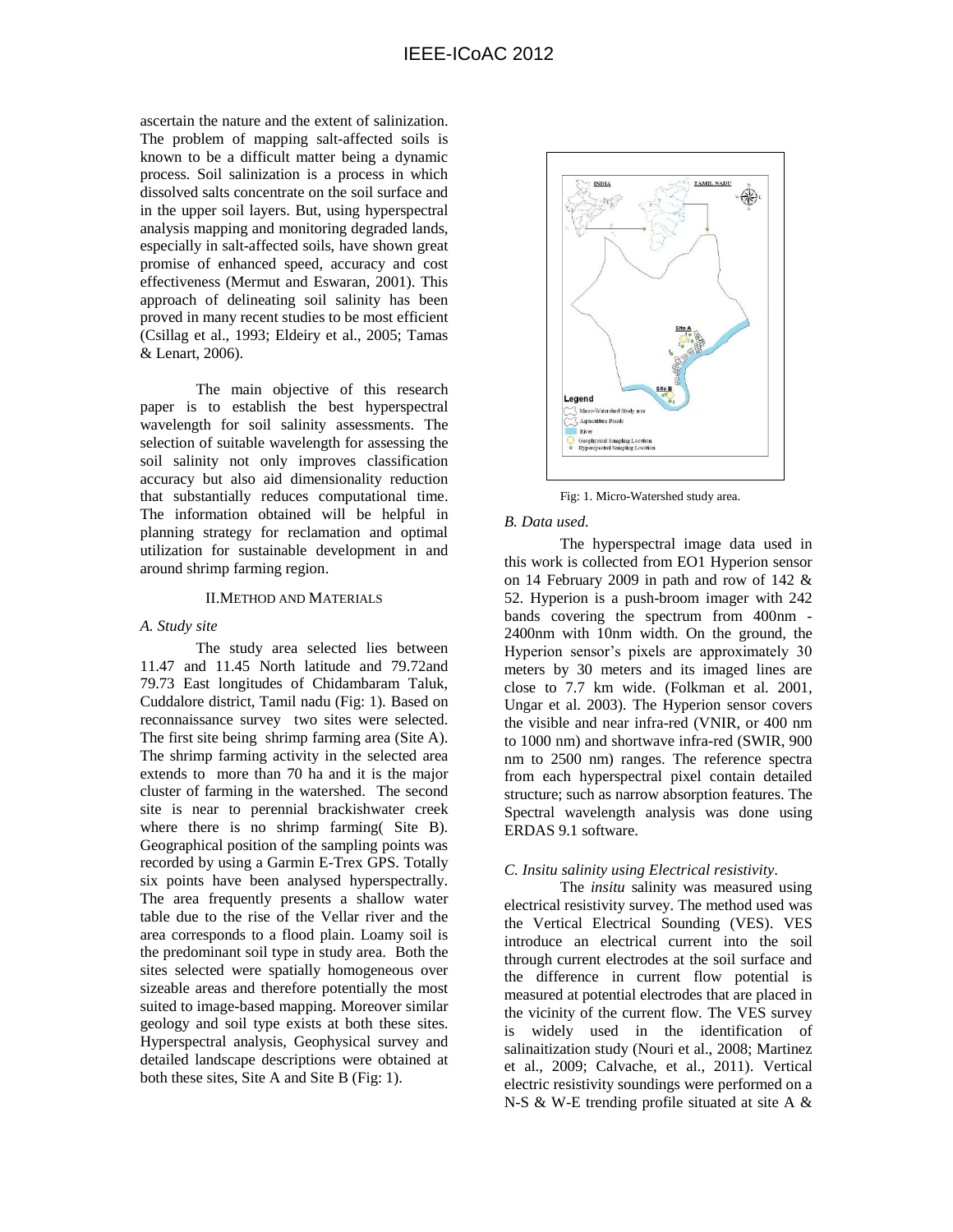site B, VES points were situated at 50 m interval and a maximum  $AB/2 = 100$  m was deployed (Georgescu et al., 1993). Since only qualitative interpretation was intended for resistivity changes in the aquifer the electrical resistivity results obtained using VES were displayed as resistivity pseudosections aiming to avoid any distortions determined by inversion techniques (Georgescu et al., 2010). Soil salinity can be measured upto a depth ranging from surface to 3m depth (McNeill, 1997; Rhoades and Corwin, 1981). The data was analyzed using IPI2WIN software.

## *D. Spectral Analysis*

There are many unique image analysis algorithms that have been developed to exploit the extensive information contained in hyperspectral imagery. Most of these algorithms also provide accurate, although more limited, analyses of multispectral data. Spectral analysis methods which has been used in the present study. In this method the pixel spectra at two locations Viz., near shrimp farming region and near the brackishwater creek has been compared with ground truth information using electrical resistivity method. GM methods have proven to be very effective in locating salinity areas, mapping the extent and intensity of salinization, and locating potential salinity. Measuring ground conductivity noninvasively and estimate soil and water salinity at depths ranging from less than 1 to more than 50 m (less than 1 to 3m depth nearly close to soil salinity) [De Jong et al., 1979; Williams and Fidler, 1985].Thus two methods have been developed for determining soil salinity at field scales: (i) Spectral wavelength analysis (ii) in situ measurement of electrical resistivity (ER).

In this study, due to atmospheric radiation absorption, some bands in the spectral ranges 850-1,065 nm; 1,400-1,450 nm and 1,800- 1960 nm are not considered. Also, data in 400- 430nm are not considered due to spectral inconsistencies. The removal of bad bands and noise are carried out manually (Pearlman et al. 2003). In site A, four locations (profile 1, 2, 3  $\&$ 4) and site B, two locations (profile  $5 \& 6$ ) were selected for spectra wavelength.

## III. RESULTS AND DISCUSSIONS

#### *A. Spectral reflection*

In site A, spectral wavelength from 430 – 850nm as shown in the Fig: 2a it is evident that all the four profiles near to aquaculture are traveling in close proximity at same wavelength and reflectance. Similarly in range of 1065- 1800nm also all the four profiles of site A travels in the same wavelength and reflectance till 1400nm and then it splits in little different wavelength as clearly depicted in Fig: 2b. In the spectral wavelength of 1960 – 2400nm the Fig 2c shows that again all the four profiles of shrimp farming regions are traveling together in nearby reflectance and wavelength. It clearly shows the reflectance of all the profiles from shrimp farming regions are imitating same manner.

From the Fig 2a, it is very evident that the spectral reflectance from the site B (locations near to the perennial brackishwater creek) is higher than those from the shrimp farming area. Moreover it also contains distinct doublet absorption feature with peaks centered near 500 nm in profile 5  $\&$  6 and 760nm, 780nm. In the Fig 2b, it could be seen that the profile 6 which is from the site B is significantly having higher reflectance than the other five profiles. Also it is at peak at 1220 nm feature and also has a sinusoidal feature t near 1520-1600 nm. Similarly in the wavelength of  $1960 - 2400$ nm as in fig 2c the profiles 5 and 6 both from the site B have higher reflectance than the other four profile.

This hyperspectral analysis clearly shows that both sites have different wavelength and reflectance. Site B is showing high reflectance.



Fig: 2a. Spectral wavelength between 430nm-850nm

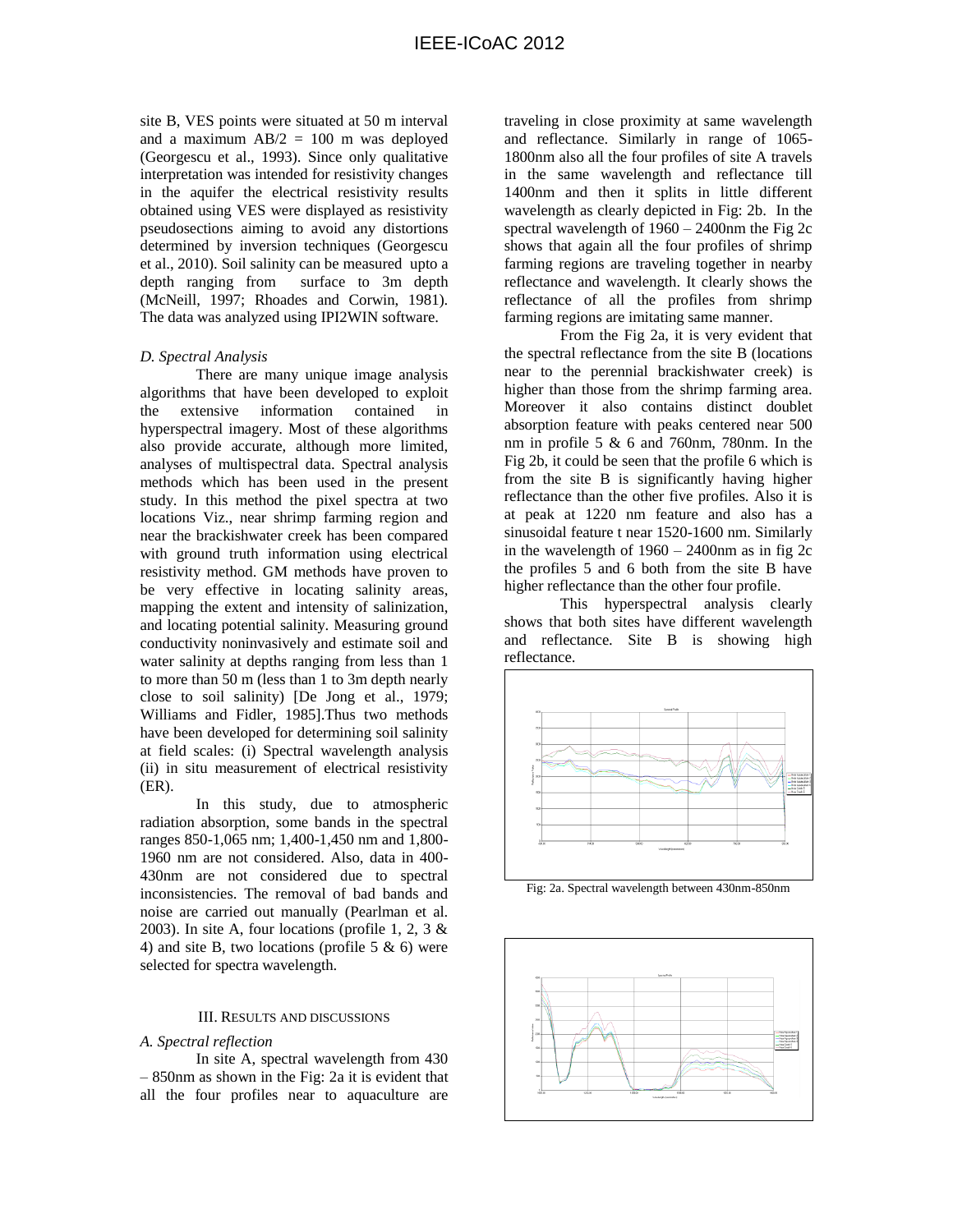Fig: 2b. Spectral wavelength between 1065nm-1800nm



Fig: 2c. Spectral wavelength between 1960nm-2400nm

#### *B. Electrical resistivity*

The result of geophysics analysis (Fig:3) revealed that in site A, the value ranges from 860 to 1500  $\Omega$ m from surface to 6m depth. This obviously shows there is no salinization at the surface level. But in site B, the resistance exists in the range of only 71 to 80  $\Omega$ m which indicate the low resistivity exists. This implies salinity occurs at top of surface.



Fig: 3. Electrical resistivity of site A and B with depth

#### IV. SUMMARY AND CONCLUSION

Integrating both these method, the analysis visibly shows that spectral reflectance and wavelength at site A location which is near to shrimp farming area are emitting equivalent type of reflectance and soil properties at all the four locations in the site A are similar. By electrical resistivity survey high resistivity values were observed indicating there is no salinization. But in site B location, The conspicuous high spectral wavelength and features at 500 nm, 760nm-780nm &1220 nm and the triple feature 1520- 1600 nm has been recorded. The resistivity data shows low resistivity which means high conductivity, indicating salinization. NEERI (1995) and others indicated that the problem of salinization due to shrimp farming were site specific and the magnitude of problem are very low. This study indicates similar observation and counteract the risk of salinisation by the shrimp farming activity. However, detailed study at

different locations needs to be done further to conclude this findings firmly.

#### **REFERENCE**

- [1] Aber, J. D., Martin, M. E. (1995). High Spectral Remote Sensing of Canopy Chemistry, In: Summaries of the Fifth Annual JPL Airborne Earth Science Workshop, Vol. 1, AVIRIS Workshop (Ed: R.O. Green), January 23-26, 1995. NASA Jet Propulsion Laboratory publication 95-1, Vol.1, p1-4.
- [2] Ben-Dor, E.; Inbar, Y. & Chen, Y. (1997). The reflectance spectra of organic matter in the visible near-infrared and short wave infrared region (400–2500 nm) during a controlled decomposition process. Remote Sensing of Environment, Vol. 61, No. 1 (July 1997), pp. 1- 15, ISSN 0034-4257.
- [3] Calvache, M. L.; Duque, C.; Gomez Fontalva, J. M.; Crespo, F. (2011). Processes affecting groundwater temperature patterns in a coastal aquifer. Int. J. Environ. Sci. Tech., 8 (2), 223- 236.
- [4] Clark, R., 1999. Spectroscopy of Rocks and Minerals and Prenciples of Spectroscopy', in Rencz.A (ed), Remote Sensing for the Earth Sciences, Manual of Remote Sensingedn, 3, John Wiley and Sons, New York pp. 3-58.
- [5] Csillag, F.; Pasztor, L. & Biehl, L.L. (1993). Spectral band selection for the characterization of salinity status of soils. Remote Sensing of Environment, Vol. 43, No. 3 (March 1993), pp. 231-242, ISSN 0034-4257.
- [6] De Jong, E., A.K. Ballantyne, D.R. Cameron, and D.W.L. Read. 1979. Measurement of aparent electrical conductivity of soils by an electromagnetic induction probe to aid salinity surveys. Soil Sci. Soc. Am. J. 43: 810-812.
- [7] Eldeiry, A. A., and L. A. Garcia. 2008. Detecting soil salinity in alfalfa fields using spatial modeling and remote sensing. Soil Science Society of America Journal 72:201–211.
- [8] FAO, (2010) The state of world fisheries and aquaculture. Food and Agricultural. Organization. Rome. 197 pp.
- [9] Folkman, M., Pearlman, J., Liao, L. & Jarecke, P., 2001. EO-1/Hyperion hyperspectral imager design, development, characterization, and calibration. Hyperspectral Remote Sensing of the Land and Atmosphere, Proceedings of SPIE, 4151, pp. 40-51.
- [10] Georgescu P., Dinu C., Niculescu V., Ion D., 1993. Some applications of VES to groundwater exploration in the vicinity of Romanian coast of the Black Sea. Revue Roumaine de Geophysique, vol. 37, p.113-121.
- [11] Georgescu P., Ioane D., Niculescu B.M., Chitea F., 2010. Geoelectrical investigations of marine intrusions on the Romanian Black Sea shore. Geo-Eco-Marina 16, p.85-92, Bucharest.